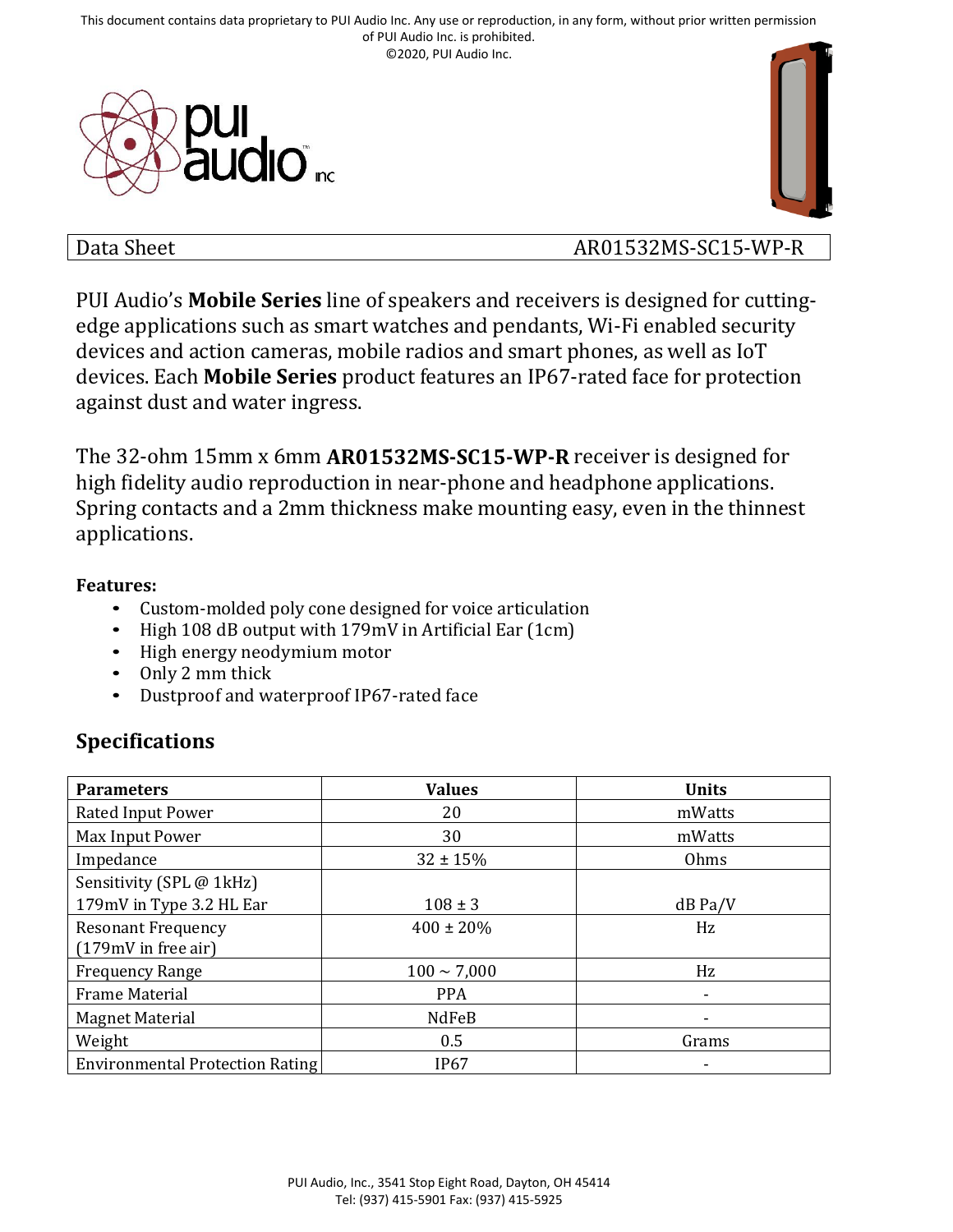# **Specifications (continued)**

| Buzz, Rattle, etc.           | Should not be audible with<br>20mW sine wave from 300 Hz to<br>7 kHz                             |                          |
|------------------------------|--------------------------------------------------------------------------------------------------|--------------------------|
| Polarity                     | When positive voltage is applied<br>to the positive terminal, the<br>diaphragm will move outward | $\overline{\phantom{0}}$ |
| <b>Operating Temperature</b> | $-40 \sim +80$                                                                                   | $\circ$                  |

# **Measurement Method (measured with 179mV, Temperature: 15 ~ 35°C, Relative Humidity: 45%~85%)**



Receiver Test Baffle



Measurement System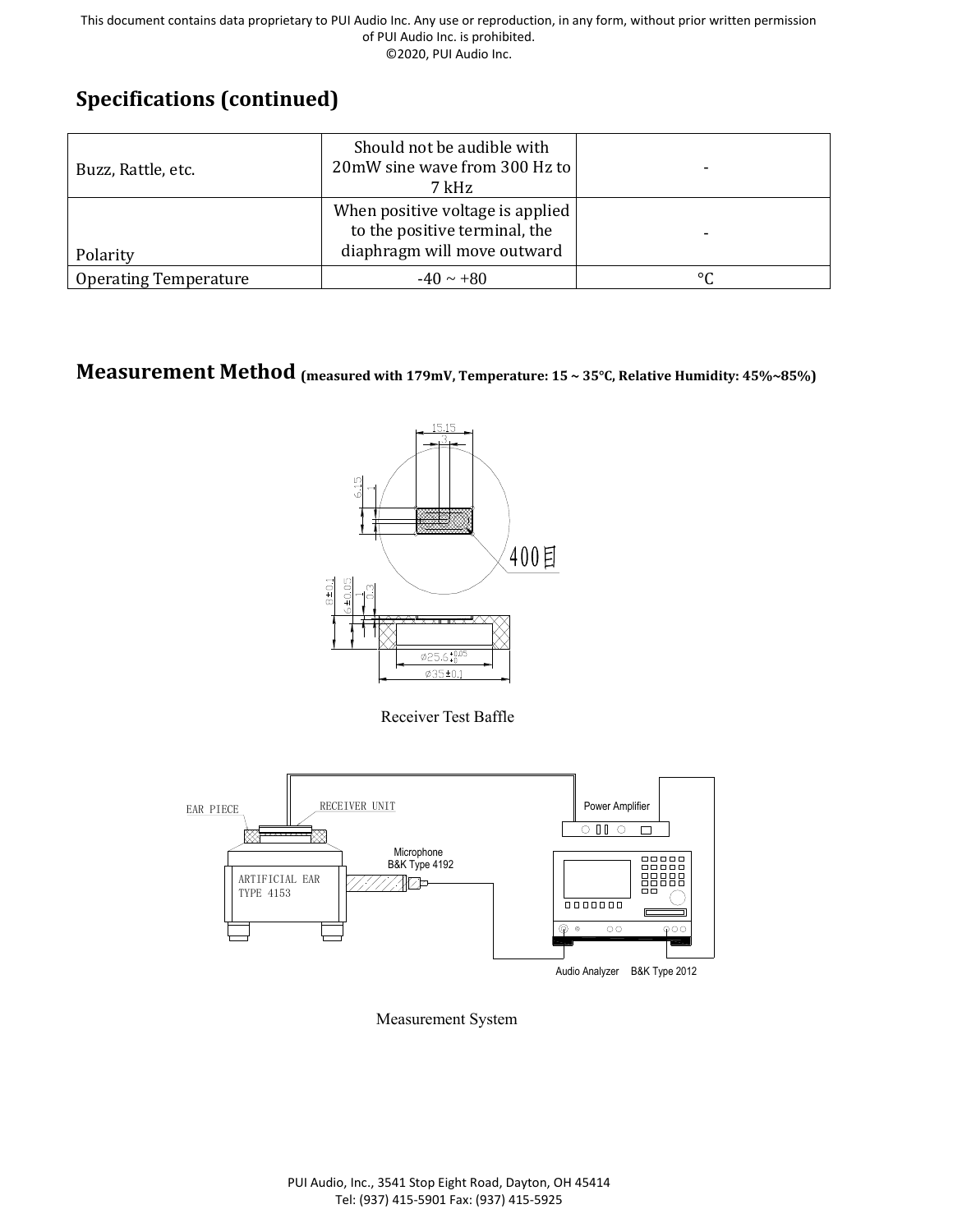## **Frequency Response (measured at 179 mV in Type 3.2HL Ear)**



|  | Frequency (Hz) |
|--|----------------|
|  |                |

| Frequency (Hz) | Lower limit (dB) | Upper Limit (dB) |
|----------------|------------------|------------------|
| 200            | 111              | 123              |
| 300            | 112              | 124              |
| 500            | 111              | 123              |
| 600            | 110              | 122              |
| 800            | 106              | 118              |
| 1000           | 105              | 111              |
| 1500           | 97               | 109              |
| 2000           | 94               | 106              |
| 3000           | 91               | 103              |
| 4000           | 88               | 100              |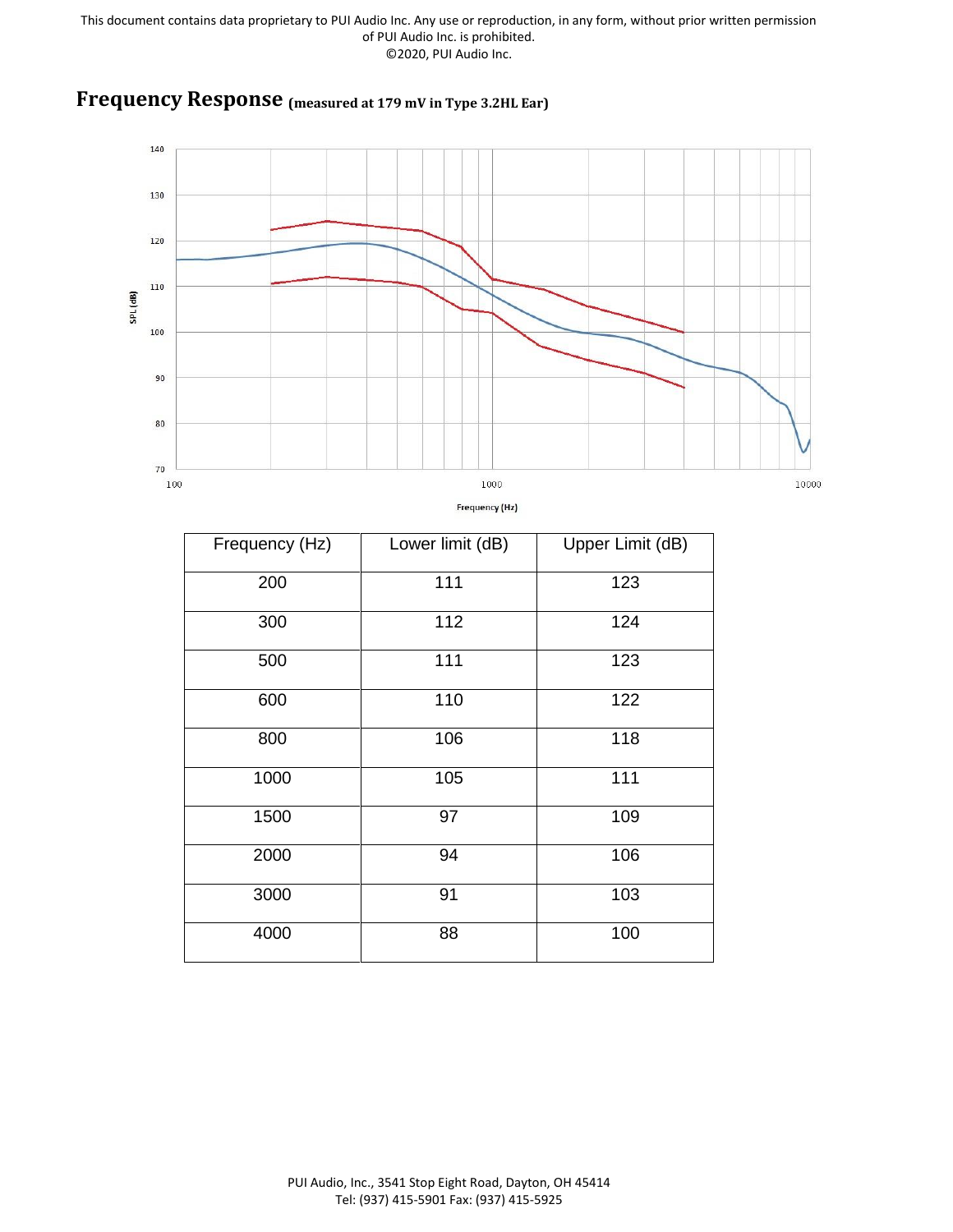

## **Impedance Response (measured at 179 mV in Type 3.2HL Ear)**

## **Reliability Testing**

| <b>Type of Test</b>                 | <b>Test Specifications</b>                                                                                                                                 |
|-------------------------------------|------------------------------------------------------------------------------------------------------------------------------------------------------------|
| High Temperature Test               | 96 hours at +80 $\degree$ C ± 3 $\degree$ C followed by three hours in<br>normal room temperature                                                          |
| Low Temperature Test                | 96 hours at -40 $\degree$ C ± 3 $\degree$ C followed by three hours in<br>normal room temperature                                                          |
| <b>Humidity Test</b>                | 96 hours at +40 $\degree$ C ± 3 $\degree$ C with relative humidity at<br>95% followed by 3 hours in normal room<br>temperature                             |
|                                     | The part shall be subjected to 5 cycles using the<br>following procedure:                                                                                  |
| <b>Temperature Cycle Testing</b>    | Low temperature: -40°C±3°C<br>High temperature:+80°C±3°C<br>Cycle: 1 hour/cycle each                                                                       |
|                                     | 10 to 55 to 10 Hz sine sweep, 15 minutes per cycle<br>@ 5G constant.                                                                                       |
| <b>Vibration Test</b>               | 2 hours in each axis X, Y, and Z.                                                                                                                          |
| Drop Test                           | Drop the speakers onto a 20mm thick board 10<br>times from a height of 100cm, once each side                                                               |
| <b>Load Test and Max Power Test</b> | White noise is applied at the speakers rated power<br>for 96 hours at room temperature; max power is<br>applied for 1 minute on, 2 minutes off; 10 cycles. |

**After each test, the speaker's SPL shall be ±3 dB of the original SPL**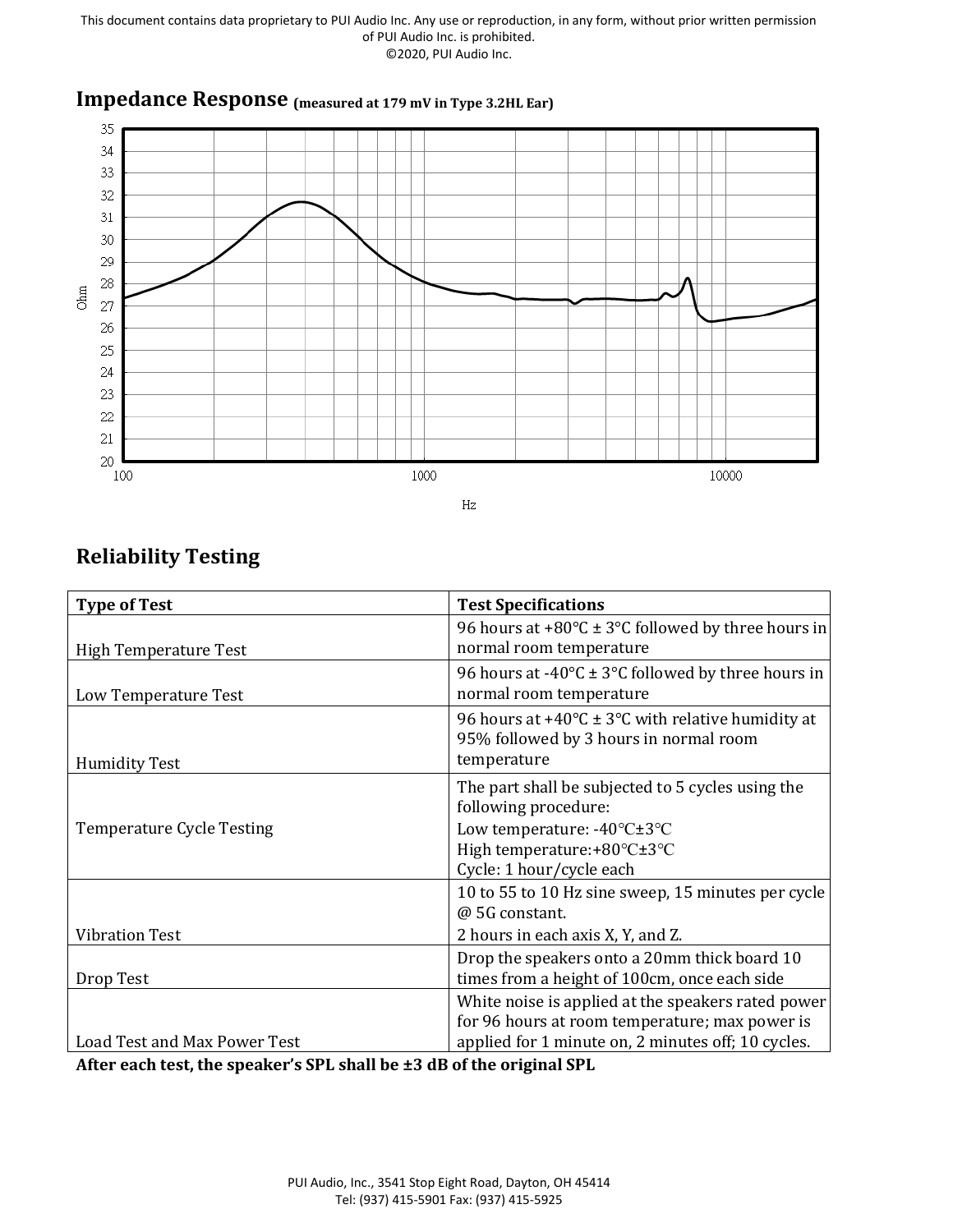# **Dimensions**



# **Packaging**